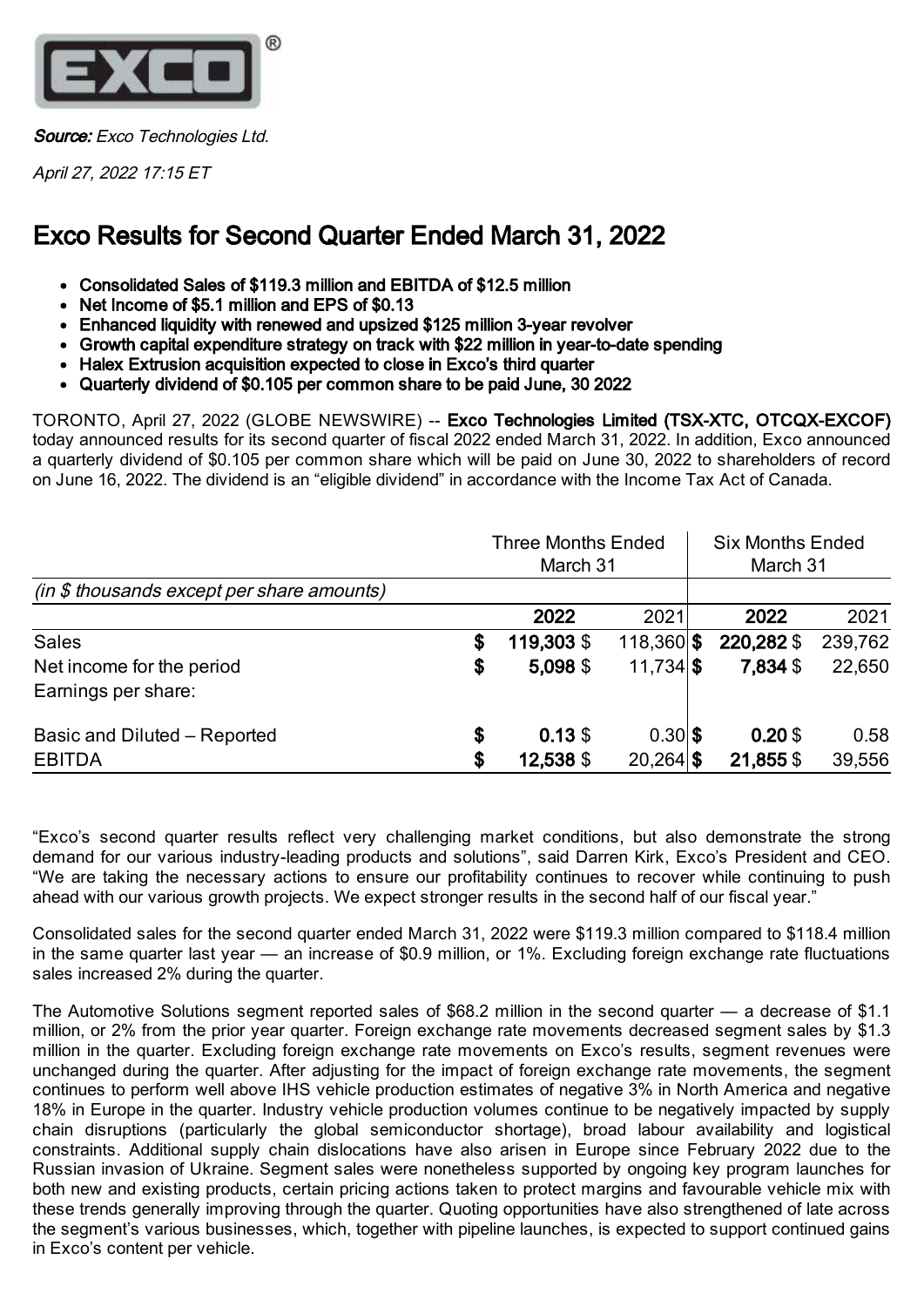The Casting and Extrusion segment reported sales of \$51.1 million for the second quarter — an increase of \$2.0 million or 4%, from the same period last year. Foreign exchange rate changes were negligible in the quarter. Within the segment, demand for our extrusion tooling (i.e. dies, dummy blocks, stems, etc.) and associated capital equipment (die ovens, containers, etc.) remained strong due to both industry growth, and ongoing market share gains. Exco has been increasing its manufacturing footprint in local markets in recent years, while focusing on standardizing manufacturing processes, enhancing engineering depth and centralizing support functions across its various plants. These initiatives have reduced lead times, enhanced product quality, expanded product breadth and increased capacity, all of which has supported market share gains. In the die-cast market, which primarily serves the automotive industry, demand has remained suppressed due to lower vehicle production volumes. Consequently, the Large Mould group has faced significantly lower rebuild work than typical. Demand for Exco's industry leading additive (3D printed) tooling has continued to gain traction as customers focus on greater efficiency as the size and complexity of die cast tooling continues to increase. Sales were also aided by price increases which were implemented in order to protect margins from higher input costs. With respect to quoting activity, demand for new moulds, associated tooling (shot sleeves, rods, rings, tips, etc.) and rebuild work has recently picked up meaningfully as industry vehicle production recovers and new electric vehicles and more efficient internal combustion engine/transmission platforms are launched. Inventories and backlog continue to grow which is expected to bode well for sales through the remainder of fiscal 2022.

Consolidated net income for the second quarter was \$5.1 million or basic and diluted earnings of \$0.13 per share compared to \$11.7 million or \$0.30 per share in the same quarter last year — a decrease of net income of \$6.6 million. The consolidated effective income tax rate of 23% in the current quarter increased from 22% from the prior year. The income tax rate was impacted by nondeductible losses from our Castool Morocco facility, geographic distribution, and foreign rate differentials.

The Automotive Solutions segment reported pretax profit of \$6.2 million in the second quarter a decrease of \$3.2 million from the prior year quarter. The segment's lower pretax profit was due to unfavorable market driven product mix changes, higher material, logistics and labour costs, partially offset by certain pricing actions taken in the quarter. While customer orders and releases stabilized compared to prior quarters, sporadic and unreliable customer releases continued to impact production, increasing overhead and direct labour costs. These factors were intensified by reduced labour availability due to the increased prevalence of COVID-19 a well as the need to retain slack labour in anticipation of higher demand in the quarters ahead. Inflationary pressure particularly on petroleum based products, energy, freight and labour continue. Management remains focused on improving the efficiency of its operations and reducing its overall cost structure. Pricing discipline also remains a focus and new program awards include management's expectations for higher future costs.

The Casting and Extrusion segment reported \$2.7 million of pretax profit in the second quarter – a decrease of \$4.7 million from the same quarter last year. The lower pretax profit was driven by reduced activity for rebuild work in the Large Mould group, the shipment of a number of new moulds, raw material and labour cost inflation, unfavorable market driven product mix shifts, start-up losses of Castool's plant in Morocco (which opened in November 2021), reduced labour availability and higher overtime costs due to the spread of COVID-19. Segment pre-tax profitability was however higher sequentially and new business awards across the quarter were very strong, particularly for structural die-cast components and those for electric vehicle platforms. The Large Mould and Castool groups ended the quarter with backlogs approaching historic levels. Management remains focused on taking pricing action where possible to preserve margins, reducing its overall cost structure and improving manufacturing efficiencies. Such activities together with sales efforts are expected to improve segment profitability in future quarters.

Consolidated EBITDA for the second quarter totaled \$12.5 million compared to \$20.2 million in the same quarter last year — a decrease of \$7.7 million, or 38%. Year-to-date, consolidated EBITDA totaled \$21.9 million compared to \$39.6 million last year – a decrease of \$17.7 million, or 45%. For the quarter, EBITDA as a percentage of sales decreased to 10.5% compared to 17.1% the prior year driven by an improvement in segment margins in both the Casting & Extrusion segment (13% compared to 22%) and the Automotive Solutions segment (11% compared to 16%).

Exco generated cash from operating activities of \$5.3 million during the quarter and \$3.5 million of Free Cash Flow after \$1.6 million in Maintenance Fixed Asset Additions. This cash flow, together with cash on hand was more than sufficient to fund fixed assets for growth initiatives of \$9.1 million and \$4.1 million of dividends. The growth initiatives include: a) new Castool production facilities in Morocco and Mexico. The Moroccan facility opened in November 2021 and the Mexican facility recently commenced construction. b) Investment in new heat treatment equipment in the tooling group to increase capacity, reduce emissions and enable us to in-source most of our requirements. c) Investments in the Large Mould group to upgrade its capabilities to handle moulds of extreme sizes which we expect will be increasingly demanded by most traditional and new OEMs. d) Investment in additional 3D printing machinery in our tooling group to meet strong customer demands. e) Expansion of two of our production facilities in the Automotive Solutions group to provide added capacity for awarded programs. Exco ended the year with \$0.3 million in net cash and \$125.3 million in available liquidity, including \$26.3 million of balance sheet cash, continuing its practice of maintaining a very strong balance sheet and liquidity position.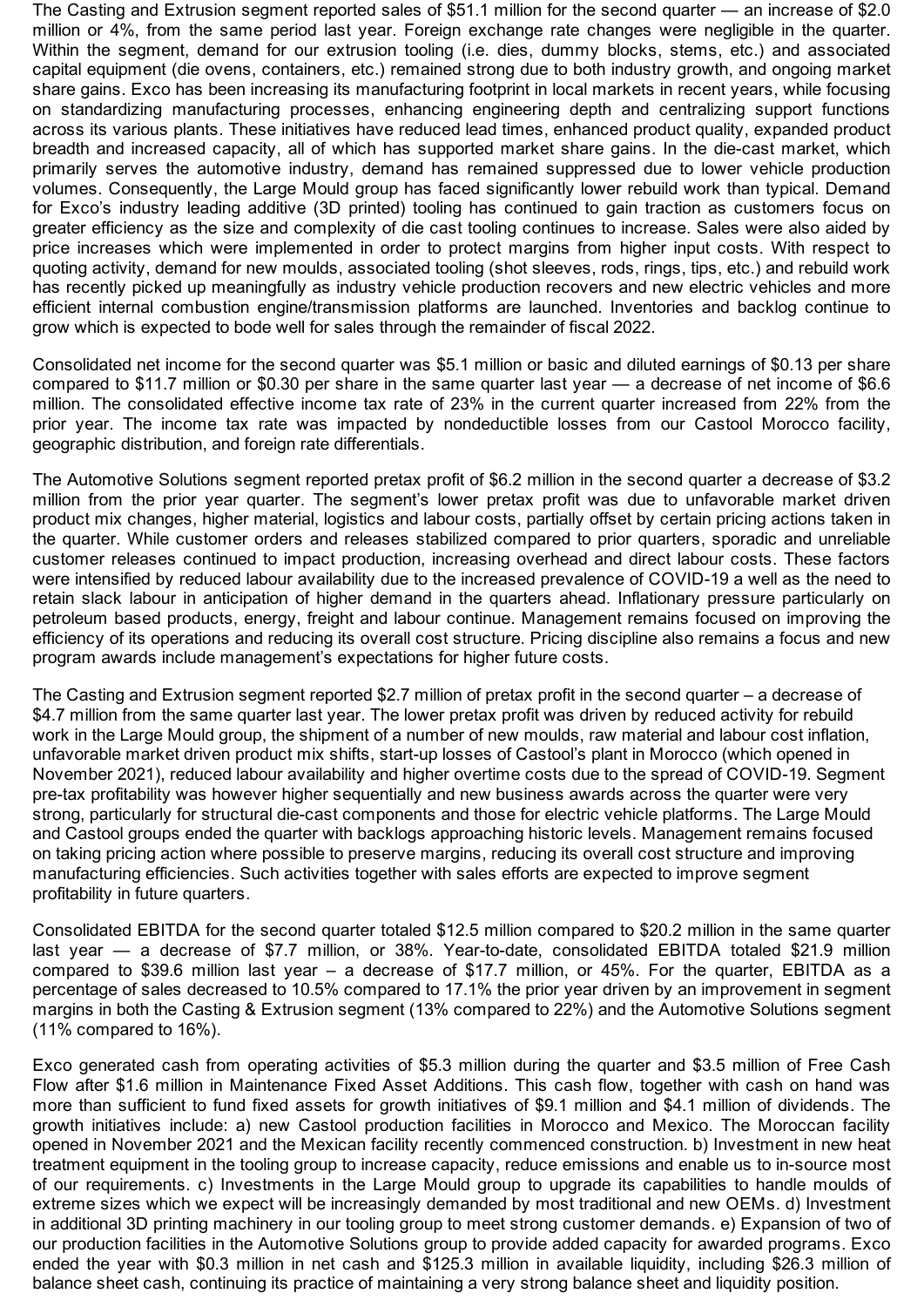During the first quarter, the Company signed a definitive agreement to acquire the extrusion dies business of Halex Holdings GmbH ("Halex® Extrusion Dies"). Halex Extrusion Dies was founded in 1990 and operates four key manufacturing locations — two in Germany and two in the northern industrial region of Italy. The company is the second largest manufacturer of aluminium extrusion dies in Europe and the continent's leading supplier of complex extrusion dies. Halex will complement Exco's six existing extrusion die operations, located in Canada, USA (2), Mexico, Colombia and Brazil. The acquisition will provide Exco with well-established and high-quality operations, manufacturing complex extrusion dies in Europe and will provide better support for the Company's global customers.

The transaction is expected to close in the spring of 2022 and is valued at  $\epsilon$ 40 million (C\$58 million equivalent) on an enterprise value basis. It will be funded with a combination of cash on hand and available bank lines. Halex will add approximately €40 million in annual sales and is expected to be immediately accretive to Exco's earnings per share. Exco will report the results of Halex within its Casting and Extrusion segment.

## **Outlook**

Despite current macro-economic challenges, the overall outlook is very favorable across Exco's various businesses into the medium term. Consumer demand for automotive vehicles is currently outstripping supply in most markets, which are constrained by a shortage of semiconductor chips and, to a lesser extent, other raw materials, components and availability of labour. Dealer inventory levels are near record lows, while average transaction prices for both new and used vehicles are at record highs and the average age of the broader fleet has continued to increase to an all-time high. This bodes well for higher levels of future vehicle production and the sales opportunity of Exco's various automotive components and accessories once supply chains normalize. In addition, OEM's are increasingly looking to the sale of higher margin accessory products as a means to enhance their own levels of profitability. Exco's Automotive Solutions segment derives a significant amount of activity from such products and is a leader in the prototyping, development and marketing of the same. Moreover, the rapid movement towards an electrified fleet for both passenger and commercial vehicles is enticing new market entrants into the automotive market while causing traditional OEM incumbents to further differentiate their product offerings, all of which is driving above average opportunities for Exco.

With respect to Exco's Casting and Extrusion segment, the intensifying global focus on environmental sustainability is creating significant growth drivers that are expected to persist through at least the next decade. Automotive OEMs are looking to light-weight metals such as aluminum to reduce vehicle weight and reduce carbon dioxide emissions. This trend is evident regardless of powertrain design — whether internal combustion engines, electric vehicles or hybrids. As well, a renewed focus on the efficiency of OEMs in their own manufacturing process is creating higher demand for advanced tooling that can contribute towards their profitability and sustainability goals. Certain new EV manufacturers have adopted the approach of utilizing much larger die cast machines to cast entire sub-frames of vehicles out of an aluminum based alloy rather than assemble numerous pieces of separately stamped and welded pieces of ferrous metal. Exco expects traditional OEMs will ultimately follow this trend and is positioning its operations to capitalize accordingly. Beyond the automotive industry, Exco's extrusion tooling supports diverse end markets which are also seeing increased demand for aluminum driven by environmental trends, including energy efficient buildings, solar panels, etc.

On the cost side, inflationary pressures have intensified in recent quarters while prompt availability of various input materials, components and labour has become more challenging. We are offsetting these dynamics through various efficiency initiatives and taking pricing action where possible although there are typically several quarters of lag before the counter measures are evident.

The Russian invasion of Ukraine has added additional uncertainty to the global economy in recent months. And while Exco has essentially no direct exposure to either of these countries, Ukraine does feed into the European automotive markets and Europe has significant dependence on Russia for its energy needs.

Exco itself is also looking inwards with respect to ESG and sustainability trends to ensure its own operations are sustainable. We are investing significant capital to improve the efficiency and capacity of our own operations while lowering our own carbon footprint. In the first quarter we released our first Sustainability Report on our corporate website which is available at: www.excocorp.com/leadership/sustainability/.

Exco is currently targeting an organic compounded average annual growth rate of approximately 10% for revenues and slightly higher levels for EBITDA and Net Income through fiscal 2026, which is expected to produce an annual EPS of roughly \$1.90 by the end of this timeframe. This target is expected to be achieved through the launch of new programs, general market growth, and also market share gains consistent with the Company's operating history. Capital investments will remain elevated in the next few years in order to position the Company for the significant growth opportunities we see. Capital expenditures are expected to exceed \$55 million for fiscal 2022.

For further information and prior year comparison please refer to the Company's Second Quarter Financial Statements in the Investor Relations section posted at [www.excocorp.com](https://www.globenewswire.com/Tracker?data=iedX-WIaR1XqOva02V7IpSBULLCi3DZXoMjkEnaw1vDrBHDHZ3yrMy8f2oRiWdLWcIWAALe2Qha-dF4Hoxc6qA==). Alternatively, please refer to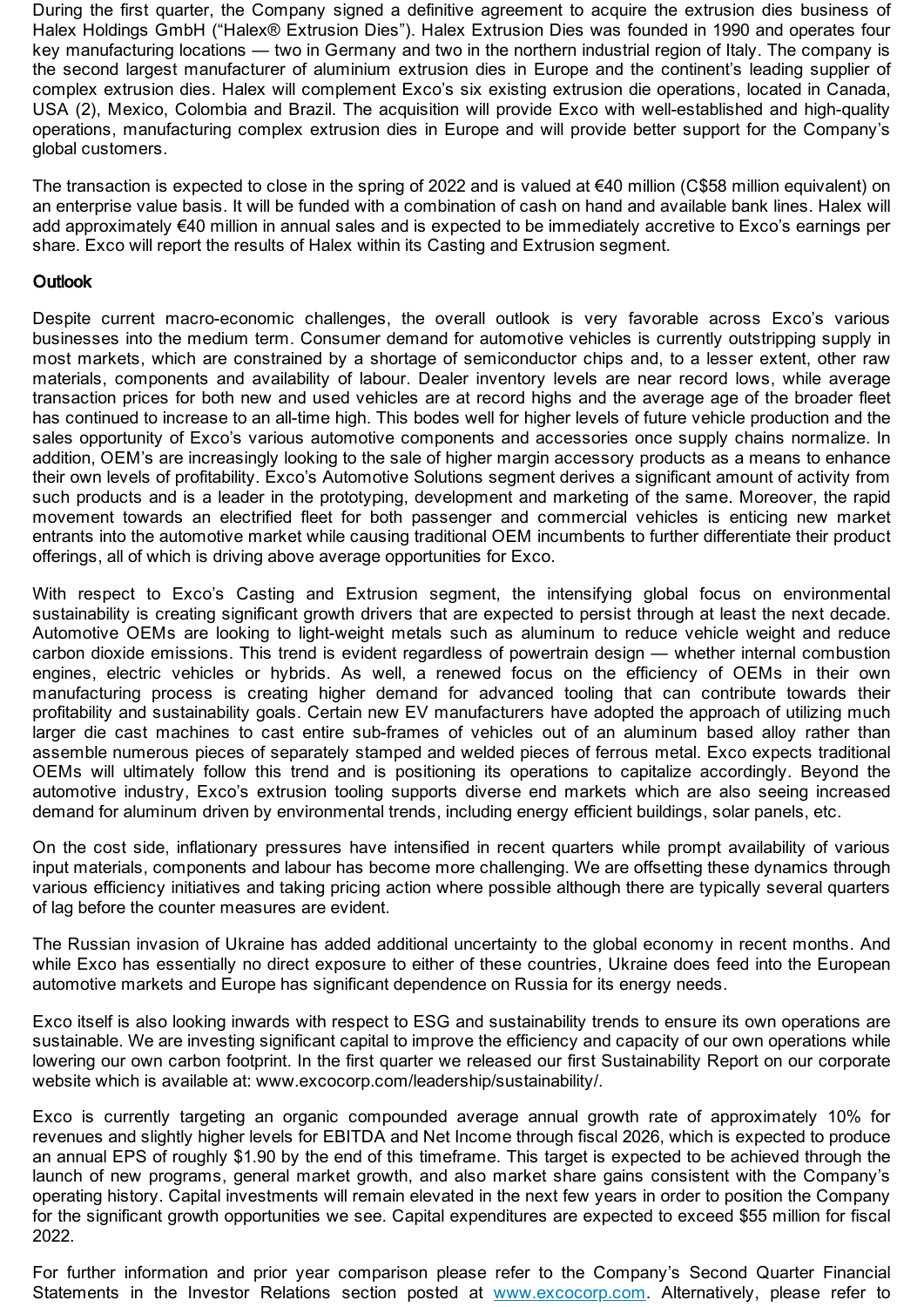Non-IFRS Measures: In this News Release, reference may be made to EBITDA, EBITDA Margin, Pretax Profit, Free Cash Flow and Maintenance Fixed Asset Additions which are not measures of financial performance under International Financial Reporting Standards ("IFRS"). Exco calculates EBITDA as earnings before interest, taxes, depreciation, amortization and other expenses and EBITDA Margin as EBITDA divided by sales. Exco calculates Pretax Profit as segmented earnings before other income/expense, interest and taxes. Free Cash is calculated as cash provided by operating activities less interest paid and Maintenance Fixed Asset Additions. Maintenance Fixed Asset Additions represents investment in fixed assets that are required to continue current capacity levels. EBITDA, EBITDA Margin, Pretax Profit and Free Cash Flow are used by management, from time to time, to facilitate period-to-period operating comparisons and we believe some investors and analysts use these measures as well when evaluating Exco's financial performance. These measures, as calculated by Exco, do not have any standardized meaning prescribed by IFRS and are not necessarily comparable to similar measures presented by other issuers.

### Quarterly Conference Call – April 28, 2022 at 10:30 a.m. (Toronto time):

To access the live audio webcast, please log on to [www.excocorp.com,](https://www.globenewswire.com/Tracker?data=iedX-WIaR1XqOva02V7Ipa11OEQRX8Nc096K1CfLGaZdkIm6XCUHaSLrp9tIAspWtYZPutbQnoHBw2Ko_ulZoA==) or https://edge.mediaserver.com/mmc/p/cuzbcegn a few minutes before the event. The conference call can also be accessed by dialling toll free at (866) 572-8261 or internationally at (703) 736-7448. The conference ID is 6584657.

For those unable to participate on April 28 2022, an archived version will be available on the Exco website.

Source: Exco Technologies Limited (TSX-XTC) Contact: Darren Kirk, President and CEO Telephone:(905) 477-3065 Ext. 7233 Website: [http://www.excocorp.com](https://www.globenewswire.com/Tracker?data=tDL3oL7NSDdlB1QDqneyjLAsjic8ZXvF8jJORnfGuy3VXnhJHQWxXJ5V91J9k9Jdz1jBAse5S1YB0pc2GHiKIw==)

#### About Exco Technologies Limited:

Exco Technologies Limited is <sup>a</sup> global supplier of innovative technologies servicing the die-cast, extrusion and automotive industries. Through our 16 strategic locations in 7 countries, we employ about 4,700 people and service a diverse and broad customer base.

#### Notice To Reader: Forward Looking Statements

This press release contains forward-looking information and forward-looking statements within the meaning of applicable securities laws. We may use words such as "anticipate", "may", "will", "should", "expect", "believe", "estimate", "5-year target" and similar expressions to identify forward-looking information and statements especially with respect to growth, outlook and financial performance of the Company's business units, contribution of our start-up business units, contribution of awarded programs yet to be launched, margin performance, financial performance of acquisitions, liquidity, operating efficiencies, improvements in, expansion of and/or guidance or outlook as to future revenue, sales, production sales, margin, earnings, earnings per share, including the outlook for 2026, are forward-looking statements. These forward-looking statements include known and unknown risks, uncertainties, assumptions and other factors which may cause actual results or achievements to be materially different from those expressed or implied. These forward-looking statements are based on our plans, intentions or expectations which are based on, among other things, the current improving global economic recovery from the COVID-19 pandemic and containment of any future or similar outbreak of epidemic, pandemic, or contagious diseases that may emerge in the human population, which may have a material effect on how we and our customers operate our businesses and the duration and extent to which this will impact our future operating results, the impact of the Russian invasion of Ukraine on the global financial and automotive markets, including increased supply chain risks, assumptions about the number of automobiles produced in North America and Europe, production mix between passenger cars and trucks, the number of extrusion dies required in North America and South America, the rate of economic growth in North America, Europe and emerging market countries, investment by OEMs in drivetrain architecture and other initiatives intended to reduce fuel consumption and/or the weight of automobiles in response to rising climate risks, raw material prices, supply disruptions, economic conditions, inflation, currency fluctuations, trade restrictions, our ability to integrate acquisitions, our ability to continue increasing market share, or launch of new programs and the rate at which our current and future greenfield operations in Mexico and Morocco achieve sustained profitability. Readers are cautioned not to place undue reliance on forward-looking statements throughout this document and are also cautioned that the foregoing list of important factors is not exhaustive. The Company will update its disclosure upon publication of each fiscal quarter's financial results and otherwise disclaims any obligations to update publicly or otherwise revise any such factors or any of the forward-looking information or statements